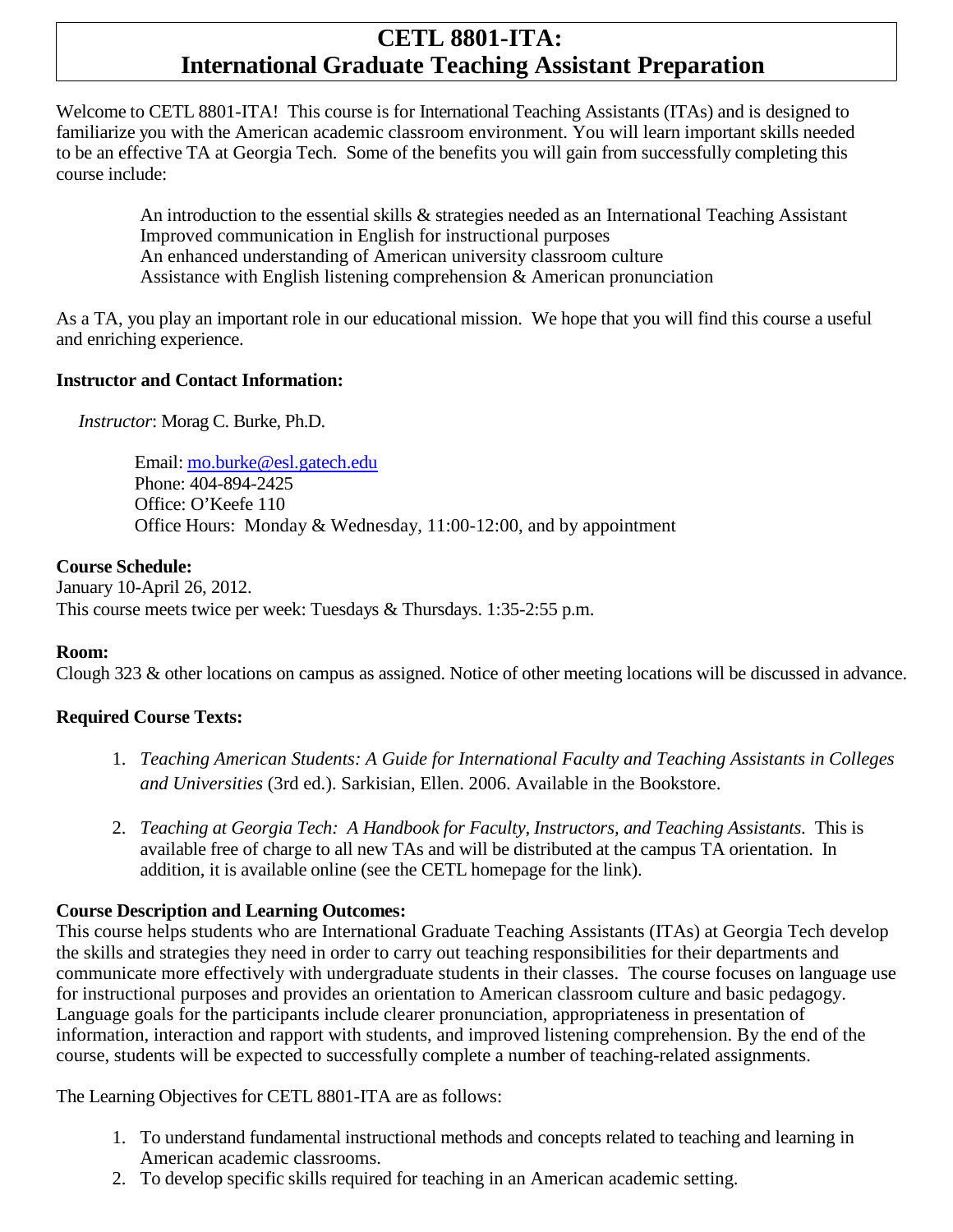# **CETL 8801-ITA: International Graduate Teaching Assistant Preparation**

- 3. Increased understanding of American academic culture, and broader cultural issues that impact the classroom experience fir ITAs.
- 4. Improved communication in English for instructional purposes, including speaking and listening.
- 5. Improved English pronunciation.

### **Course Requirements and Grading:**

This course is graded on a Satisfactory/Unsatisfactory basis. To receive a Satisfactory grade you must attend 90% of the scheduled classes (27 out of 30 classes), you must participate in class activities, and you must complete all course assignments. Detailed descriptions of these activities will be provided throughout the semester.

If you will be absent from a class, please notify me in advance by email. Please talk to another student in the class to find out what was covered in the class you missed.

#### Assignments:

#### *Classroom Observation:*

You will get permission from a GT professor whose teaching style you like and want to learn from. Your advisor in your department may help you to set up the observation, or I will help you make these arrangements. You will complete an observation reflection paper and be prepared to discuss your experience in class.

#### *Micro-teaching:*

You will prepare a 10-minute lesson covering material of your choice. This can be a lesson that you have already delivered to students. You will teach this lesson to our class who will act as mock students. You will demonstrate teaching skills covered in the CETL 8801-ITA class. A rubric for this assignment will be provided to you in advance.

#### *Peer Observation:*

You will work with a partner and arrange to observe each other teaching. Partners will assist each other by videotaping the teaching, and give structured feedback to each other using a format that I will provide to you both. You will write a 1-2 page reflection paper discussing what you learned from this experience.

#### *Interview a Professor*

You will interview a professor whose teaching style you like and want to learn from. This must be a different professor from the one you observed for the *Classroom Observation* assignment. I will provide you with a list of suggested questions and you may also want to compose some of your own questions. You will write a 1-2 page reflection paper discussing what you learned from this experience.

#### *Mid-Term Evaluation*

All students who are teaching will have their students complete midterm evaluations. Instructions for these evaluations will be given during the class. You will complete a 1-2 page reflection paper that discusses the results for the Mid-Term evaluation.

Students who are not teaching will complete a 1-2 page reflection paper that discusses the teaching style of a professor of their choice.

**WEEKLY**: You are responsible for attending the scheduled classes ON-TIME, and keeping your class for the entire class period. If you have an emergency and cannot make it to class, it is YOUR responsibility to make sure that you notify me in advance by email, and that you pick up any materials that were missed.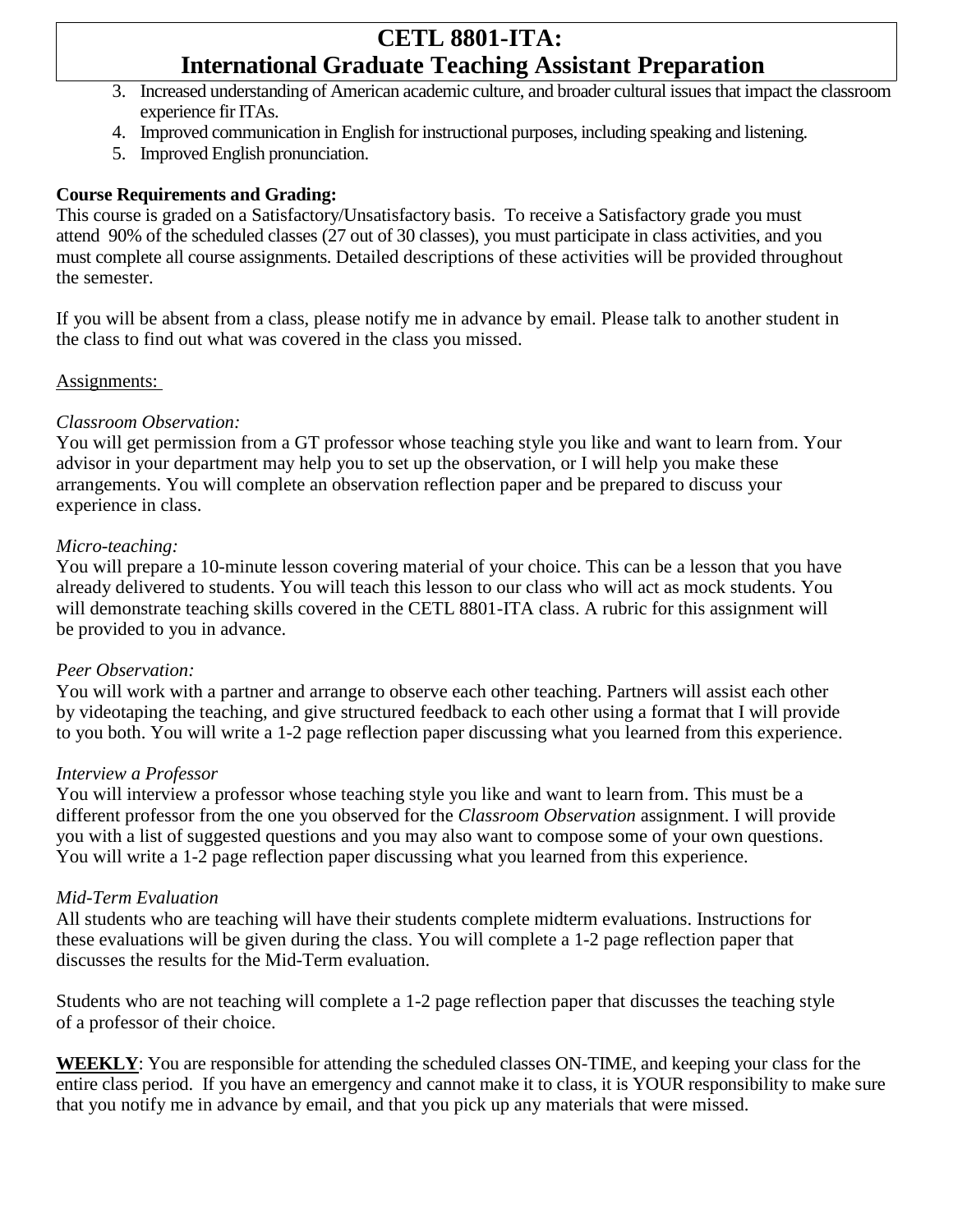# **CETL 8801-ITA: International Graduate Teaching Assistant Preparation**

## **Course Schedule:**

The schedule and materials covered in this syllabus are subject to change. The planned course will be adapted to meet the specific needs of the students registered for this course.

| Date      | Topic                                                | Readings/ Materials/ Assignments                   |
|-----------|------------------------------------------------------|----------------------------------------------------|
| Week 1    | Introductions & orientation to the course            |                                                    |
| Jan. 10   |                                                      |                                                    |
| Jan. 12   | 5-minute Presentations/ language<br>$\bullet$        | TAS: Introduction & Chpt. 1<br>$\bullet$           |
|           | assessment                                           | Prepare a 5-minute mock teaching<br>$\bullet$      |
|           | Assumptions That Affect Teaching in the<br>$\bullet$ | demonstration                                      |
|           | American Classroom.                                  | Begin arranging Classroom Observation<br>$\bullet$ |
|           |                                                      | Assignment: TAS p. 60                              |
|           |                                                      | Overview: rhythm, stress, intonation<br>$\bullet$  |
|           |                                                      |                                                    |
| Week 2    | Assumptions That Affect Teaching in the<br>$\bullet$ | TAS: Introduction & Chpt. 1 (cont'd)<br>$\bullet$  |
| Jan. 17   | American Classroom (cont'd)                          |                                                    |
| Jan. 19   | Instructional Language                               | Individual meetings<br>$\bullet$                   |
|           |                                                      |                                                    |
| Week 3    | The First Day of Class<br>$\bullet$                  | TAS: pp. 55-59<br>$\bullet$                        |
| Jan. 24   | Using T-Square as an organizational &<br>$\bullet$   |                                                    |
|           | instructional tool                                   |                                                    |
| Jan. 26   | Instructional Language                               | Small talk topics<br>$\bullet$                     |
|           |                                                      | Pronunciation problems addressed                   |
|           |                                                      | *Classroom Observation Reflection Paper due.       |
| Week 4    | Lectures vs. Collaborative Learning                  | Reading provided.<br>$\bullet$                     |
| Jan. 31   |                                                      |                                                    |
| Feb. 2    | Instructional Language                               | Clarification, agreeing, disagreeing<br>$\bullet$  |
|           |                                                      |                                                    |
| Week 5    | Bridging the Gap: Approaching Your Students &        | TAS: Chpt. II                                      |
| Feb. 7    | Helping Them Approach you.                           |                                                    |
| Feb. 9    | Instructional Language                               | <b>Using Transitional Expressions</b><br>$\bullet$ |
|           |                                                      | Signposting                                        |
|           |                                                      | *Interview a Professor Reflection Paper due        |
| Week 6    | Giving Presentations that Students Can               | TAS: Chpt. IV                                      |
| Feb. 14   | Understand                                           |                                                    |
| Feb. 16   | Instructional Language                               | Commenting on visuals<br>$\bullet$                 |
|           |                                                      | PowerPoint- an American perspective                |
|           |                                                      |                                                    |
| Week 7    | Leading a Discussion: Providing Direction &          | TAS: Chpt. V                                       |
| Feb. 21   | Continuity                                           | *Mid-Term Evaluation this week.                    |
|           |                                                      |                                                    |
| Feb. 23   | Instructional Language                               | Using hooks<br>$\bullet$                           |
|           |                                                      | Concluding                                         |
|           |                                                      | <b>Stating priorities</b>                          |
| Week 8    | <b>Understanding Meanings Beyond Words</b>           | TAS: Chpt. VI                                      |
| Feb. 28   |                                                      |                                                    |
| Mar. 1    | Instructional Language                               | Handling students questions<br>$\bullet$           |
|           |                                                      | *Reflection on Mid-Term Evaluation paper due       |
| Week 9    | Peer Observation                                     | Peer Feedback Rubric                               |
| Mar. $6*$ |                                                      |                                                    |
| Mar. $8*$ | Peer Observation                                     | Peer Feedback Rubric                               |
|           |                                                      |                                                    |